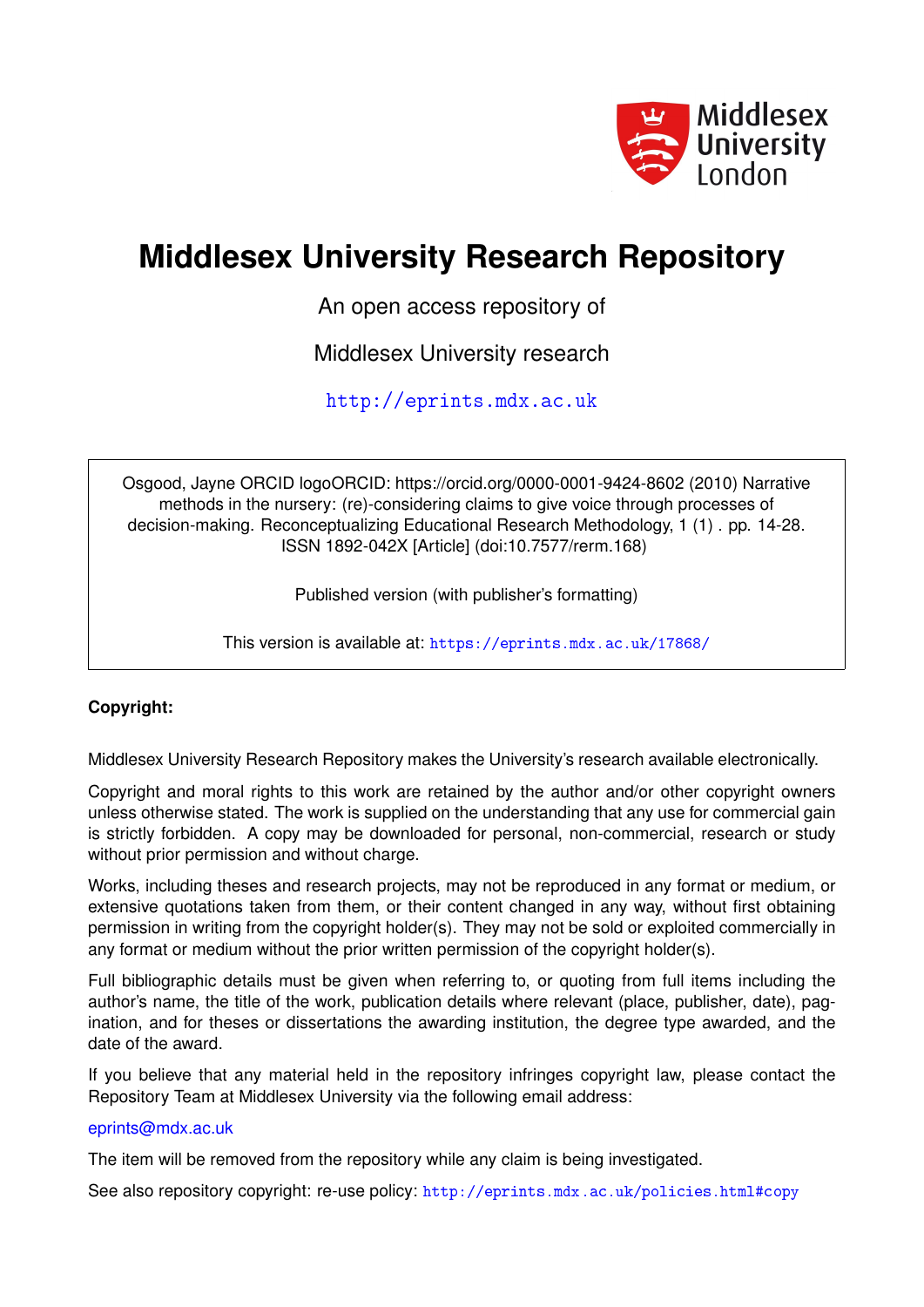# **Narrative methods in the nursery: (re)- considering claims to give voice through processes of decision-making.**

# **Jayne Osgood London Metropolitan University**

#### **Abstract**

*From a feminist post-structuralist position I recount and reflect upon using narrative methods in a recent study with a sample of nursery workers in London. Firstly, I offer a critical reflection of feminist concerns to undertake research in emancipatory and recipricol ways. The decision-making that took place at various stages of the study is explored to consider the tensions and ambiguities that come to characterise feminist post-structuralist approaches to narrative research. The paper concludes by arguing that there is still an important need to hear the stories of marginalised groups. However, to overcome concerns that 'giving voice' is unethical, arrogant, and partial then heightened transparency about decisionmaking and representation is vital.* 

#### **Introduction: a politically motivated study**

The research drawn upon in this paper was motivated by feminist ambitions. It was my aim to critically engage with the lived experiences of nursery workers at a key policy moment. The professionalization agenda in early childhood education and care (ECEC) (in the UK) was attracting much attention at the time the research was undertaken (2003-2008). Whilst there was much debate through a range of discourses (political, media, public) the voices of the women that make up the workforce were significant by their absence. It was my intention that space should be made available for alternative discursive constructions to emerge from this occupational group by using narrative methods of qualitative enquiry.

Smith (1993) argues that narratives enable access to an individual's subjectivity, experience and reflections of the past and for that reason they have been attractive to feminist researchers wishing to explore the experiences of women hidden from history as well as a means of accessing women's voices. Narrative methods have been celebrated for the opportunities they offer to make space for formerly silenced or marginalized voices and for their emancipatory potential. At the outset of the research I was particularly seduced by such promises. However, as the research process unfolded I became acutely troubled by the naivety of such claims. The notion of 'giving voice' to marginalized groups through narrative methods has long been the focus of debate and has most recently been taken up by Mazzei & Jackson (2009) who identify a:

'drive to make voices heard and understood, bringing meaning and self to consciousness and creating transcendental, universal truths [which] gestures towards the primacy of voice in conventional qualitative research' (2009:1).

The ethics of representing the voices of others through qualitative research has been questioned and critiqued on the grounds of the privileging that occurs in the decisions that are made and the ways in which participant voices are portrayed and presented (Guba & Lincoln, 2005; Lather 2007). Furthermore, Mazzei and Jackson are unconvinced that feminist attempts to equalise and democratise the research process make the decision-making involved in 'giving voice' in anyway transparent. Yet, since feminist scholarship has a liberatory agenda female scholars are necessarily required to speak on behalf of other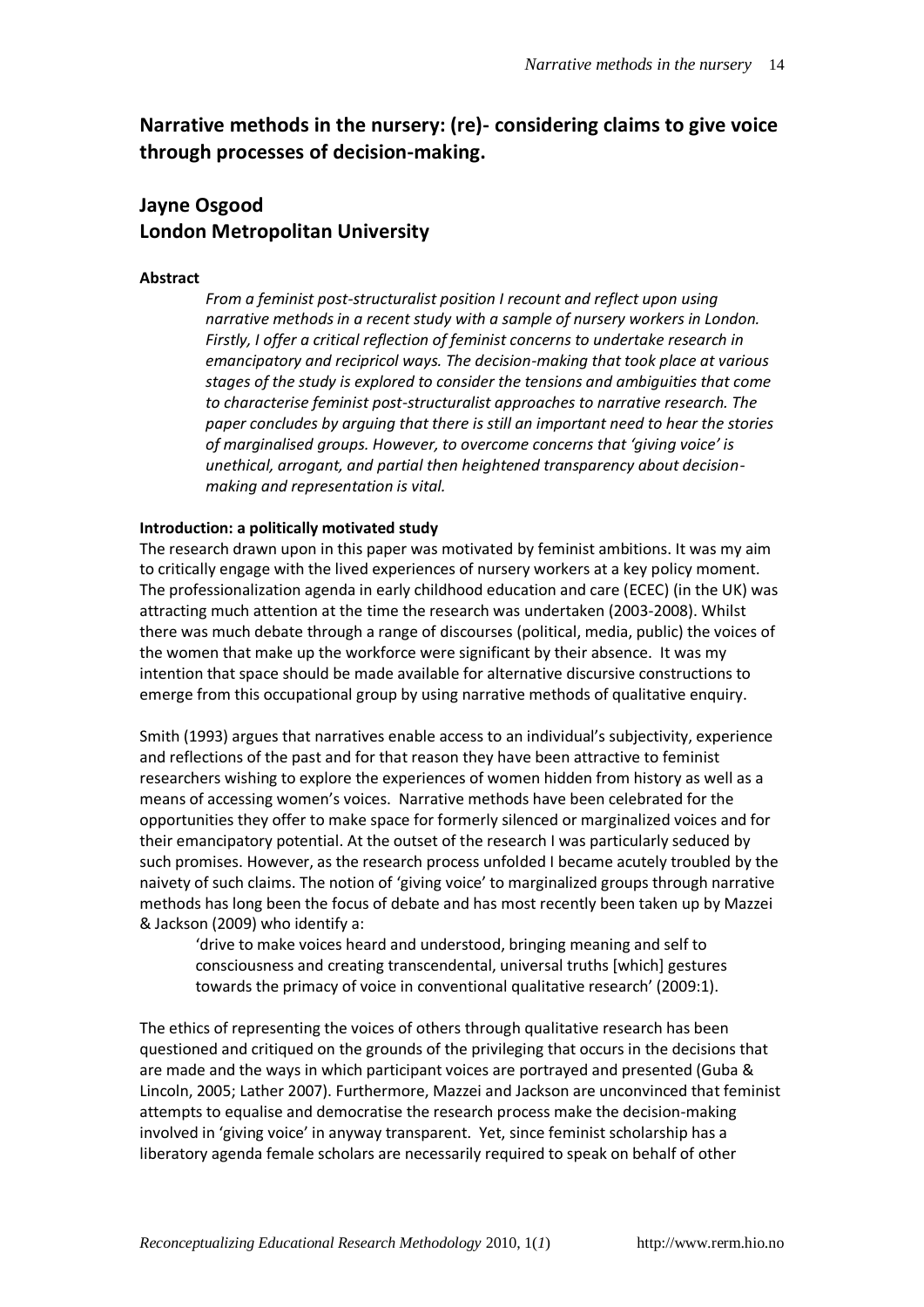women (across differences of race, culture, sexuality and power) despite the associated problems, seeming arrogance and ethical dilemmas it presents (Alcoff, 2009).

Through this paper I endeavour to make transparent some of the decision-making that took place throughout the course of my research with a group of marginalized women. I attempt to present a research story that illustrates the significance of power in research encounters and relationships. I engage with post-structuralist debate that 'voices heard' are only ever partial, interpreted, reframed, and presented with certain (feminist) aims in mind. As such, when research is conducted in a transparent and reflexive way it might avoid the criticism that it claims to represent universal truths about participant groups. As Blumenreich (2004:79) usefully states:

'Post structural narratives resist the conventional "resolution" of standard narratives that stabilises meaning and implicitly favours a single interpretation'.

Therefore whilst narrative techniques might be aligned to feminist politics they should only be cautiously adopted for the potential they offer to 'hear stories'. This paper offers reflections on how various stages of the research process must be carefully negotiated. Working within a post-structuralist framework reminds the researcher to consider shifting identities (of both researched and researcher), their own actions and thinking as a researcher and to be alert to the contradictions, tensions and ambiguities (Gray, 2007).

#### **Researcher subjectivity**

To claim the study was politically motivated and that my feminist politics were the motivation for the research requires further explanation. Reay (1997:18) considers the ways in which 'the influences of the past and the present are interwoven but also the myriad ways in which they clash and collide'. Such clashes and collisions are vital to developing understandings of the self and offering an account of oneself (Butler, 2005). To locate the impetus for the study reported here I offer a brief insight into the clashes and collisions in my life. Starting with my working-class childhood, which was characterised by traditional conjugal roles within the family. I became acutely aware of my classed position at a young age on account of my father's occupation (farm labourer). The rural working-class community of my childhood was characterised by heterogeneity and discord, which was masked by a duality of landed-gentry and its staff, the 'have-lots' ruling over the 'have-nots'. Despite a romanticised construction of 'contented man of the soil' my father was angry. As I grew older I understood this anger to stem from frustration at his classed oppression, which played out as regular and ugly acts of domestic violence.

Through the study of sociology, and in particular Marxist theory, I was provided with further plausible classed explanations for the violence at home. As a teenage girl my gendered identity emerged as equally significant to my classed positioning. Marxist explanations of classed oppression denied space to explain what the women in my family experienced at the hands of oppressed men. Other key events in my young adulthood make up a storied narrative of my life which I consider to have significant bearing on how I make sense of myself and my political motivations. These include the tumultuous process of 'coming out' as a working-class lesbian that my sister endured; my unexpected academic success at school, my resistance to the classed expectations set before me by family (marriage, motherhood, life in the domestic sphere) and by teachers (a career in childcare). My political conscience developed within a particular socio-political climate. The Thatcher era of the 1980s in the UK bred a culture of competitive individualism, where social mobility was promoted and failure to thrive attributed to the individual (Hey, 1997). Yet I was aware of the counter discourses and political movements but lacked the means to access them. Our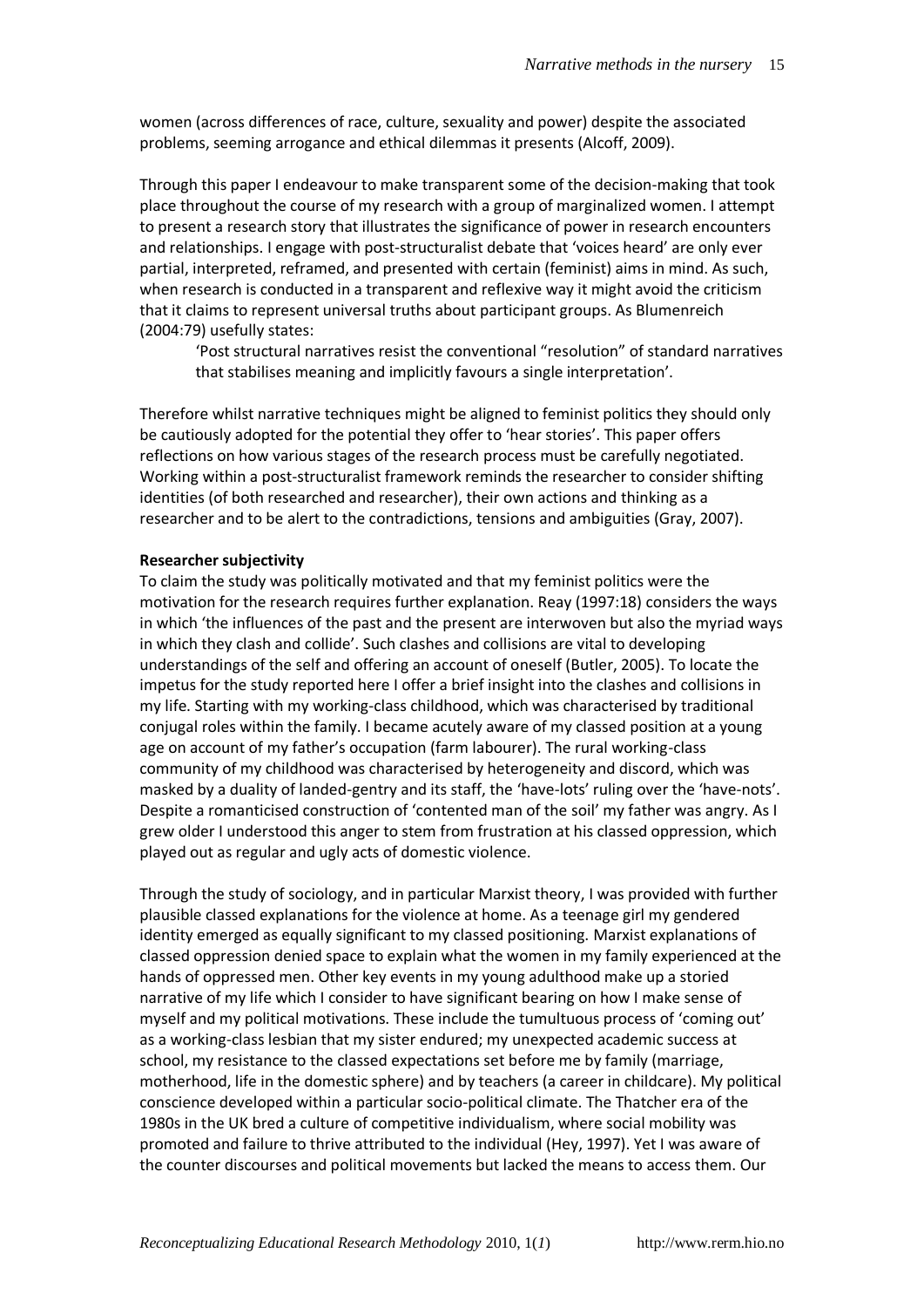family home was very close to RAF Greenham Common (which became a site of mass female protest at nuclear weapons and war) yet I had neither the cultural capital nor the political conscience at that stage to ingratiate myself to this political movement. My shifting class position (through educational success and a heightened political conscience) was both liberatory and terrifying. As many feminist commentators have noted the processes of identification and disidentifcation that accompany social mobility are profound and leave a persistent sense of dislocation (Hey 1997; Hughes, 2004; Reay, 1996; Walkerdine, 1990).

The silencing and containment of working-class women's oppression, marginalisation and powerlessness provided my motivation to resist normalised expectations. In drawing upon Foucauldian notions of 'an ethics of the self', McNay (1994) advocates a reflexive examination of the process of subjection; the processes through which individuals come to understand themselves as subjects. She argues that an ethics of the self is not based on an adherence to externally opposed moral obligations, but rather on an ethics of who we are said to be, and therefore what is its possible for us to become. It is not about a true essence, there is no self waiting to be discovered, but rather a process of creation and reinvention out of available resources. A brief narration of my life demonstrates processes of subjection; the various investments and rejections of particular discourses at different points. Although how I come to understand myself constantly shifts what has remained is a commitment to understand and challenge the structural injustices that working-class women encounter through normalising middle-class discourses and discursive practices (Reay, 1996).

Beyond a degree of empathy with nursery workers (as principally young working-class women fulfilling a classed and gendered trope) I was committed to conducting this study so that counter discourses, from within the profession, could be heard. I rejected a career in childcare and instead opted for a studious career trajectory into academia. Yet my brief encounters working with children coupled with the classed expectations and experiences of my childhood provided an impetus to want to investigate the lives of women who are engaged in the care and education of other people's children. That desire was furthered by experiences of conducting government funded studies into various aspects of the early years workforce in England from the late 1990s – which were in many ways class and gender blind (eg; Osgood & Sharp, 2000). The structural inequalities experienced by this occupational group are mirrored in the lack of symbolic value attached to the work that they undertake, and hence their public image and status. As deftly illustrated by Skeggs (1997) and more recently by Colley (2006) working-class women working in caring occupations experience two-fold oppression. It seemed imperative that the voices of this group of marginalized women should be heard at this particular (political) moment. Or as Reay (1997:21) urges:

'Perhaps the once working-class, feminist academic can utilise her working-class experience as a resource in developing theorisations which recognise the complicated emotional and psychological selfhood of working-class people and the material struggles that make up their everyday lives'.

It was, and remains, my belief that research offers women an opportunity to speak out on topics of direct concern (their occupation, the conditions under which they work, the policies that shape the nature of their work) and to offer alternative constructions that can then be heard through authoritative discourse. I wanted to allow space within the research for the personal aspects of life to emerge and to chart their significance to the public constructions of 'the [professional] nursery worker'. In effect I wanted to gain understandings of the *personal as professional.* I idealistically held the belief that 'giving voice' through hearing the stories of a sample of nursery workers could provide enormous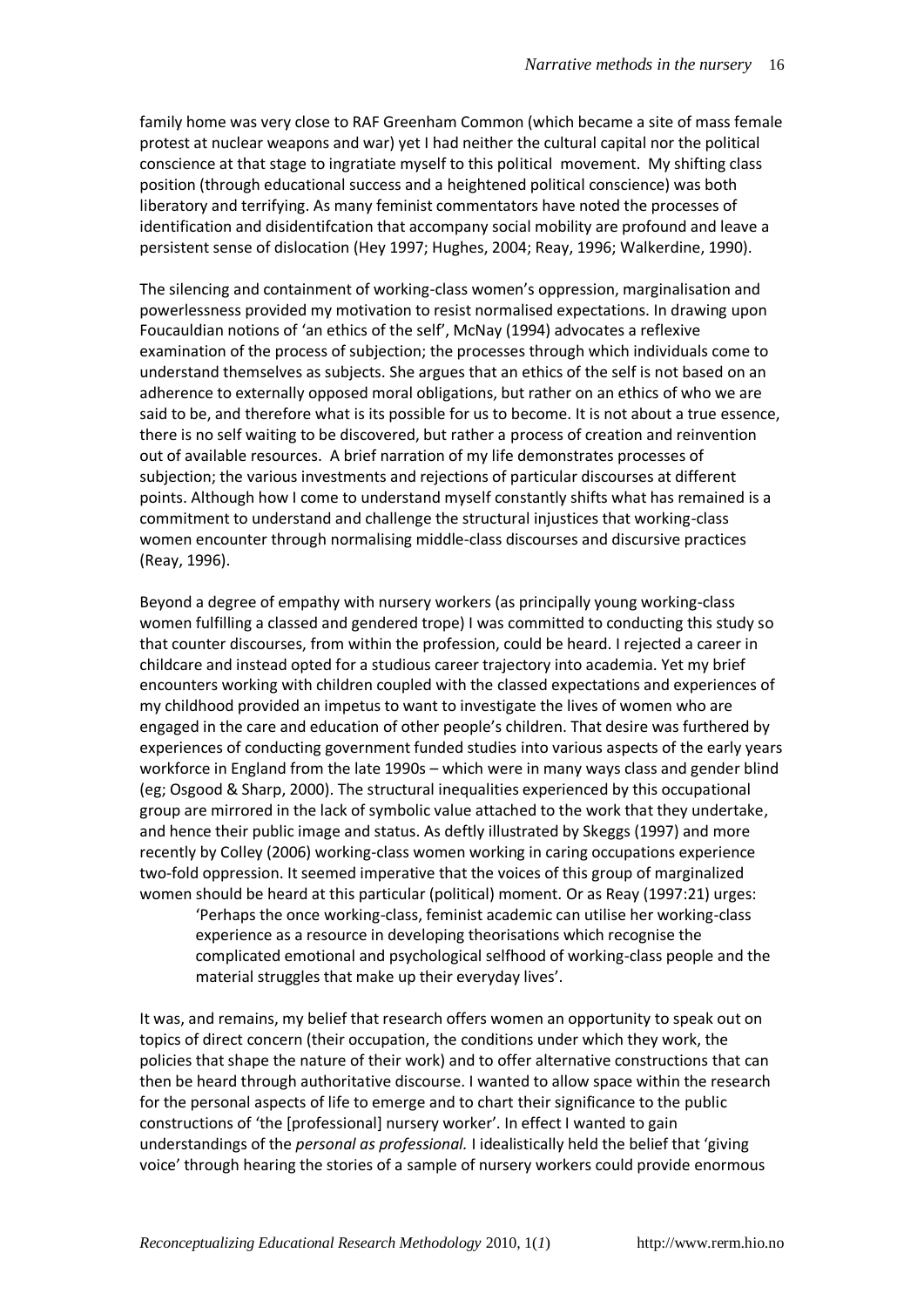emancipatory potential – a view widely shared by a number of participants and offered as their reason to engage with it. But as Gray (2007:428) warns:

'Voice is not simply the story told. Reflecting on the interplay of time, place and space of both the telling and hearing of the narrative, voice is very complex and always political. And since voice is grounded in social contexts, the effects of its articulation, course and reception are intricate and infinite…whether voice is heard as a compelling proposal, co-opted to support dominant discourse or dismissed as insignificant depends on who says it, and how and where it is said'.

With these caveats and considerations in mind I set about planning and designing the study so that participants would feel able to speak openly and comprehensively about themselves and the multiple identities that they occupy. I agonised about claims to 'give voice' but continued to hold dear the belief that a reflexive and reflective approach to all stages would go some way to ensure the feminist goal of emancipatory research could be at least partially maintained.

#### **Theoretical framing**

The account offered above signals the feminist motivations behind the research that are informed by processes of subjection. However it remains important to locate this study theoretically. The study was broadly undertaken to better understand how nursery worker identities are formed, challenged, (re)negotiated, valued and denigrated. The means by which I undertook this exercise was through a post-structuralist re-reading and problematisation of hegemonic discourses that construct nursery workers in particular ways to satisfy societal and political goals (Foucault, 1980, 1983, 1994; Cannella 1997). I was not concerned to identify an authentic truth, since post-structuralism denies the existence of a single, knowable truth but rather a realm of possibilities dependent upon the subject position of the researcher and the social context in which the research is conducted (Davies, 2000). Therefore the aim of this politically motivated study is to privilege certain discursive truths over others; to achieve emancipatory goals by offering insights into the lives of nursery workers.

The theoretical position adopted emphasises the social construction of knowledge and the rejection of essentialist understandings and realist theorisations of social life (Parker, 1998). Within the research I explore the power at play through critical discourse analyses of narrative; I expose the subjective reading I make and how this relates to specificities of time, space, culture. My concern is to deconstruct and dismantle (Derrida, 1972; Barthes, 1990). Foucault urges problematisation and presentation of alternative readings and the unearthing of whose interests are served through the creation and sustenance of hegemonic discourses (Foucault, 1979). Through processes of dismantling, unsettling and problematizing dominant constructions of what it means to be a woman engaged in work with children, I contend that potential exists for 'the nursery worker' to be constructed in alternate ways. The convergences of feminism(s) and Foucault were influential in framing the study. Whilst the tensions between Foucauldian and post-structuralist feminist theory are well rehearsed (Francis 2001; Ramazanoglu 1994; Tamboukou & Ball 2003) I draw attention to the uniting aspects as summarised by Diamond & Quinby (1988). The authors claim that both theoretically focus upon identification of the body as a site of power, through which docility is accomplished and subjectivity constituted; local and intimate operations of power rather than an exclusive focus on the supreme power of the state; the crucial role of discourse in its capacity to produce and sustain hegemonic power and emphasise the challenges contained within marginalized discourses; and criticism of the ways in which western humanism has privileged the experience of the masculine elite as it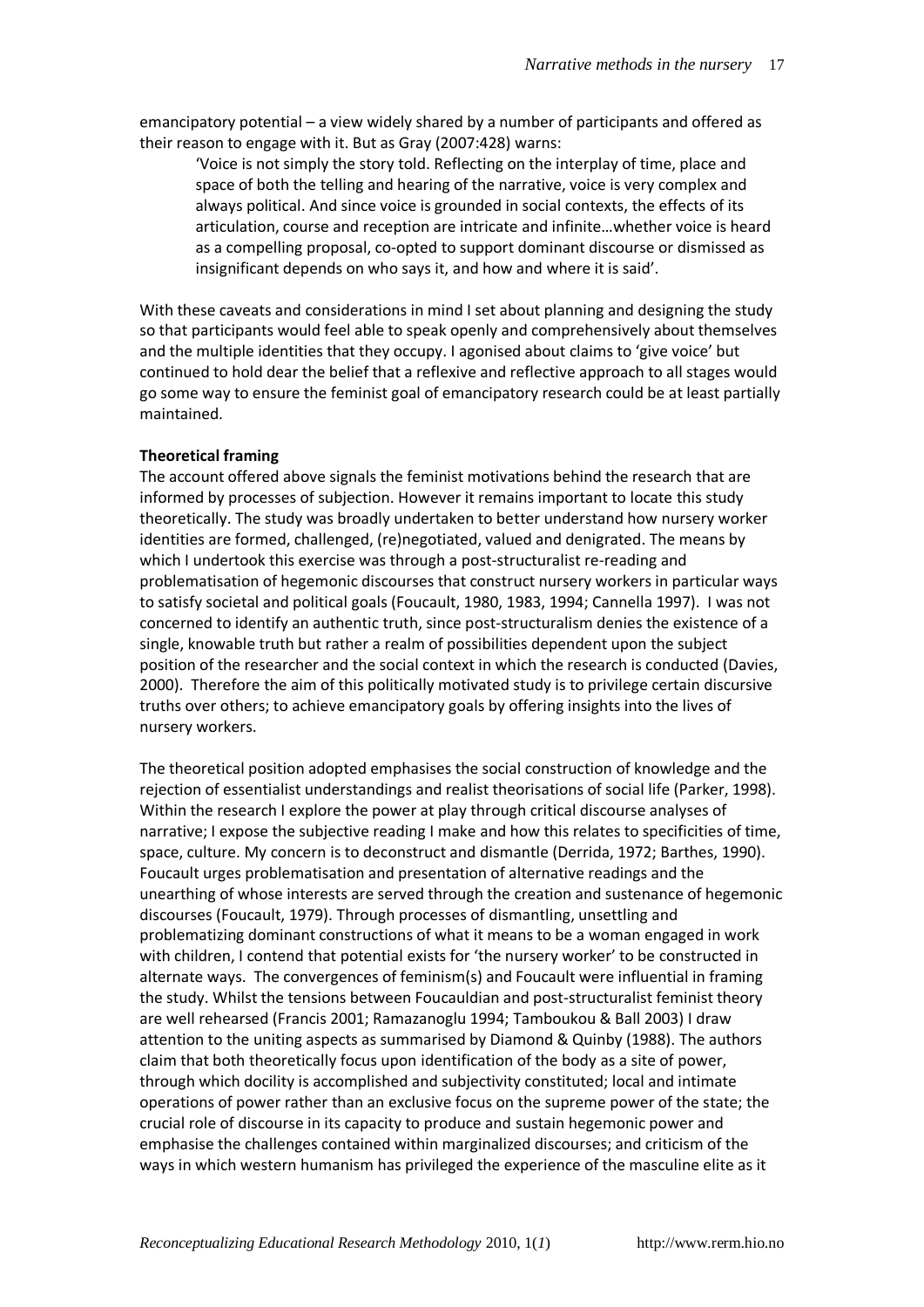proclaims essentialized claims to truth, freedom and human nature. Using this framework allowed me to identify discourse and to seek out inter-relationships between discourses as well as silences/absences, resistances and counter discourses. By problematizing and unsettling taken for granted assumptions and exposing the effects of power through discourse opportunities to understand 'the nursery worker' in other ways were created. This theoretical framework with its inherent emancipatory goal (to make space for alternative discourses to emerge) underpinned each stage of the research.

The remainder of this paper uses several practical examples to illustrate the dilemmas encountered when endeavouring to undertake research from a post-structural feminist position. I reflect on the tensions and anxieties that emerged at key decision-making moments (recruiting research participants, trying to engage reluctant interviewees, how to manage expectations and consequences of narrative methods). Through these illustrations I attempt to make transparent and expose the messiness of undertaking this type of research. Despite the problems, challenges and limitations associated with 'giving voice' I argue that it remains an important goal for feminist researchers.

#### **Identifying a sample: the place of empathy in feminist research**

The study involved staff in three central London nurseries. I visited each nursery in advance of the fieldwork and made all staff aware of the aims of the study and the nature of their involvement. All 24 members of staff volunteered to participate in a range of data collection but most notable to this paper is the life history interview I undertook with each. The profile of the sample was diverse in terms of age (17-51 years old), occupational position (manager through to parent volunteer), parental status and ethnicity. Unsurprisingly, the classed and gendered composition of the sample reflected the broader workforce with only one male participant and most people identifying as working-class.

Taking into consideration my commitment to 'give voice' set against growing concerns made by commentators such as Arnot & Reay (2007), Lather (2009), Mazzei & Jackson (2009), that notions of voice must be complicated and the limitations recognised, I wrestled with the significance of my subjectivity and the multiple (shifting) identities that I occupy and the implications of this for the research. My multiple identities have an inevitable bearing on the approach I take to research. The shifts in certain identities that I occupy (eg class, maternity, age, occupation) and the static nature of others (eg ethnicity, sexuality) have an important bearing on the sense I make of the world and the ways in which I am able to interact with and make sense of the world of others. The initial motivations for the research and the chosen methodological approach for example were informed by my classed, gendered, occupational identities and understandings of the world. Through the brief narrativization of my life history outlined in the previous section I attempt to mark out key events and relationships to offer a coherent account of myself (Butler, 2005). By making sense of myself through narration I recognised the methodological potential of using narrative methods in the research. In relation to narrative identity Ricoeur (1991:32) states:

'We never cease to interpret the narrative identity that constitutes us, in the light of the narratives proposed to us by our culture. In this sense our self-understanding presents the same features of traditionality as the understanding of a literary work…we learn to become narrator and the hero of our own story, without actually becoming the author of our own life'.

Therefore it can be argued that the production of storied narratives depends on positionality in terms of normative discourses of race, class, gender and so on. The narration of the self depends on specific cultural competencies and the experiences of certain practices that are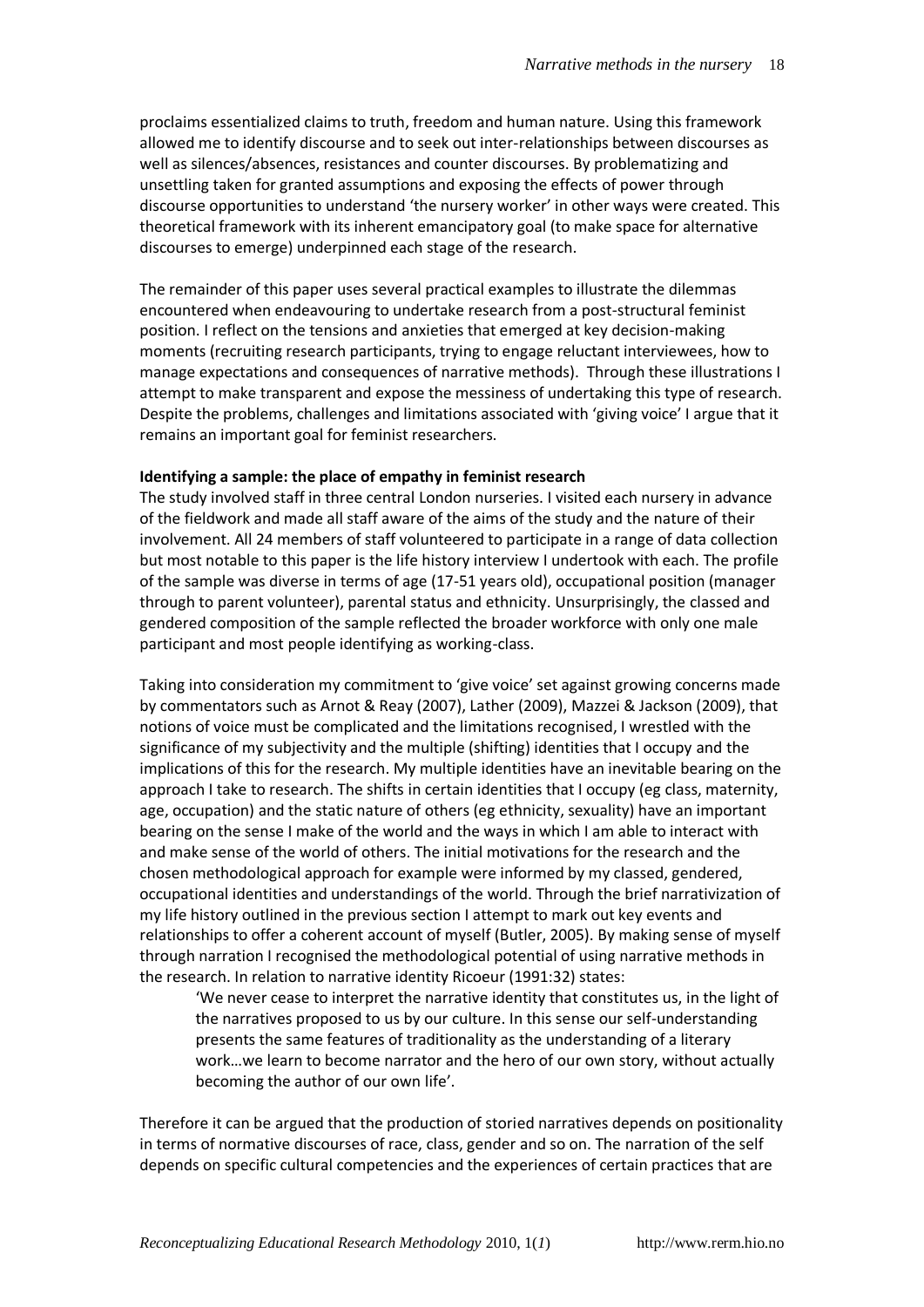classed, raced and gendered. Seeking empathy or reciprocity in research encounters (as some second wave feminist academics advocated) is thus more aligned to positivist objectives of identifying a recognisable and knowable truth. Here Ellsworth (1997) advocates counter-practices to empathy. So that rather than attempting to identify similarities with research participants the researcher becomes engaged in practices of queering, disidentifying, denaturalising, defamiliarising. Lather (2009:19) takes this further when she claims that overlooking differences for the sake of a comforting, self-justifying rush of identification through a will to understand the Other is a kind of violence 'an appropriation in the guise of an embrace'.

Embracing a rejection of empathy and recognising/celebrating difference between researcher and researched overcomes the impossible endeavour of seeking a match given the multiple and intersecting identities that we each have. As Francis and Archer (2005) argue by prioritising a match of some characteristics, that is, gender and/or age, and/or 'race' then messages are sent that some characteristics are more significant marks of commonality or difference than others. Whilst it has been recognised that there are advantages to 'matching' in terms of negotiating access to certain groups and promoting trusting relationships (Archer, 2002) the extent to which this translates into more equitable encounters during the research process remains contested. Furthermore Reay (1996) warns that similarity in social position between researcher and researched can hold the risk that findings become distorted because the researcher applies her lens to the data to subconsciously seek a 'fit' with her own experiences or identify with 'tropes of sameness' (see Byrne, 2003). The extremely diverse sample in my study would have made matching entirely impossible but more important than this is the recognition that interactions of gender, 'race', class and so on are not experienced in unitary or predictable ways (Archer, 2002).

#### **Preparing the ground: entering the field**

In preparing to enter the field I welcomed Diane Reay's invitation to reflect upon 'the difference your differences makes' (Reay, 1996; 443). I was filled with optimism and idealistic enthusiasm about the emancipatory potential of narrative methods; whilst at the same time troubled by the (invisible) power vested in me as the researcher who orchestrates and ultimately constructs research processes, encounters and outputs (Blumenreich, 2004).

By revisiting fieldwork notes I can trace the considerable anxiety I experienced about my 'presentation of self' to the nursery workers and managers. At each nursery I arranged to meet the entire staff and to introduce myself and the motivations for conducting the research and to provide details about the aims and scope of the study. Following Bourdieu (1986) I understand class (and other marks of difference) to be inscribed on the self, and to be repeatedly signified through distinctions in lifestyle, food, aesthetics and so on. In meeting the staff at the nurseries I was engaged in deploying practical signifiers to locate 'the girls' in the broadest sense but also in relation to me. I offer an excerpt from my fieldnotes to demonstrate this process:

I was whisked into the largest room, shown to my seat, whereupon the manager left the room (to see to some other urgent matter). I sat for about five minutes and received confused stares, I proffered a few smiles but somehow it didn't seem appropriate to introduce myself. We were waiting for 'some of the girls' to return from going out to fetch food for the after-hours meeting. I felt strangely middleclass, the absence of 'bling' jewellery, tight fitting clothes and heavy make-up marked me as different. The youthfulness of the group was striking, although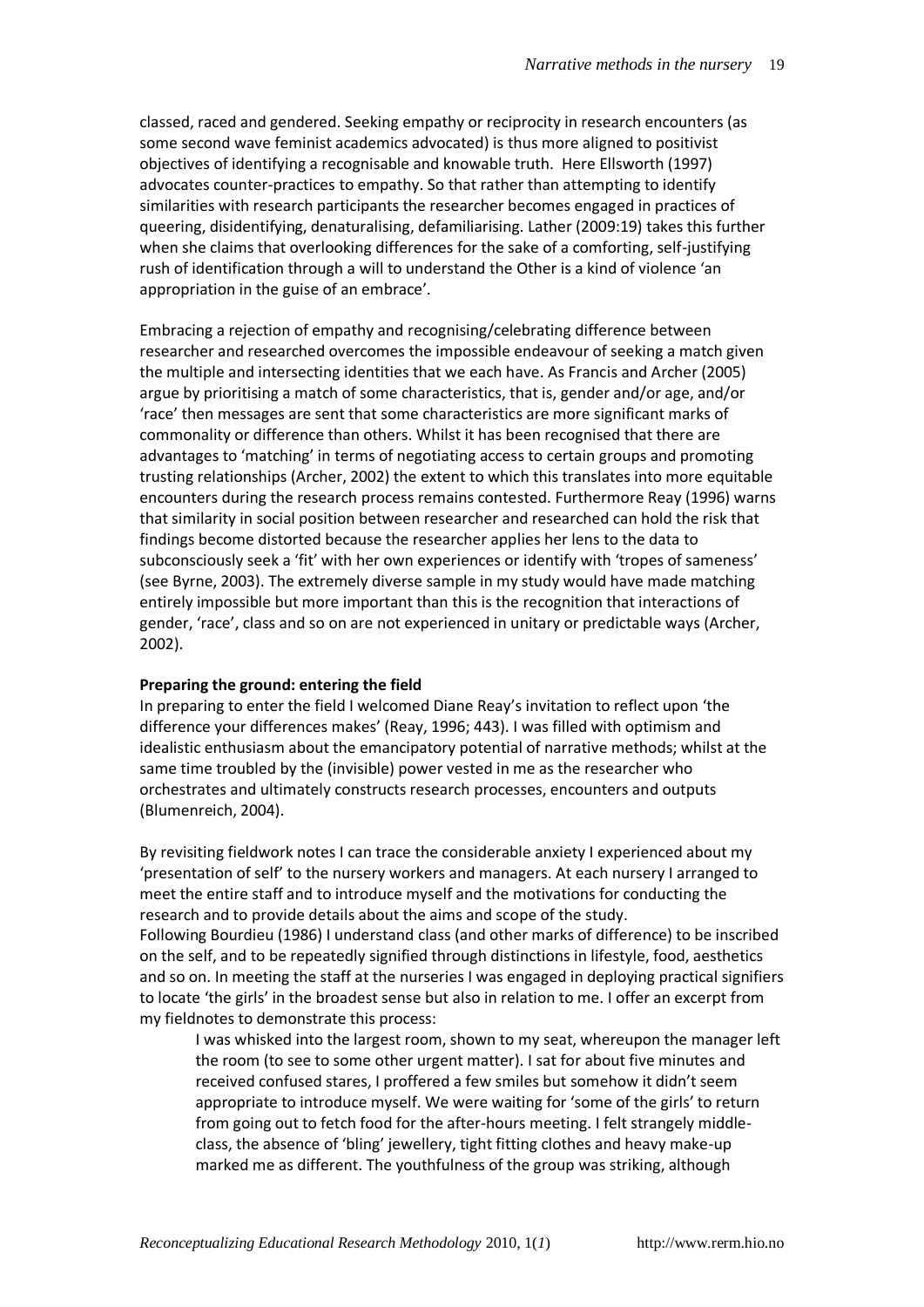nursery managers often seem to refer to staff as 'the girls' it couldn't have been a more accurate description of this team. I would estimate the average age was 17-25. The girls embodied urban working-classness. They were rowdy and some were collectively singing along to a MP3 player. 'The girls' clearly attached significance to fashion and street culture, and a presentation of a certain version of femininity in which directness and practicality are valued. Eventually the 'missing girls' returned with the food – chips, burgers, chicken nuggets, coke – I found this interesting since the nursery promotes a nutrition policy to the middle-class families it serves; the importance of balanced-nutrition and positive association with food was emblazoned all around the nursery with notices about various food intolerances/preferences for the children. I interpreted this as a clear act of class rebellion.

I was invited to present my research study. I felt acutely aware of my accent, how I looked, what I was wearing, how I wore my hair, the terminology I was using. Despite claims to be a working-class feminist I felt conspicuously middle-class and extremely nerdy. Some girls who appeared to form an 'in-group' started to chat amongst themselves whilst I was explaining – I felt undermined, very uncomfortable and entirely unsure whether what I had said had been absorbed. As with the other nurseries I left the staff with the chance to reflect on whether or not they wanted to participate, and to relay their intention to me via the manager. I felt very despondent and unhopeful.

These reflections reveal that I was consumed by concerns about how far I could reasonably identify with this group of women. Despite gendered and classed motivations for undertaking the research, the distinctions between my lived experiences of class and gender were in many ways incongruous with those of this group of girls. The differences to which Reay (1997) refers were multiple; it is clear that I was engaged in processes of identification and disidentification with this group of young, urban, working-class women. Despite my acute self-awareness and concerns to manage the self in ways that would be nonthreatening, open, and transparent how research participants take this up is unpredictable and has unforeseen consequences. Despite despondency and negative expectations that none of 'the girls' would agree to participate in the research I was astonished to receive notification that eight 'girls' wanted to be interviewed.

Claims promoted in much feminist literature that the researcher occupies the ultimate position of power (Harding, 1987; Lather, 1988, Stanley and Wise, 1990) can be troubled by examples such as this. Second wave feminists (whose work was influential in shaping my approach at the outset of the study) stress the importance of creating non-hierarchical relationships with participants by processes of personal investment and disclosure and by appealing to commonalities and shared gendered (and classed) identities (Oakley, 1981; Skeggs, 1994). I was influenced by such worthy feminist ambitions but soon came to realise that such approaches can prove untenable and naive in the basic assumption that it is the researcher that holds the power in research encounters. Power constantly shifts and slides throughout research processes and as this example demonstrates this group of nursery workers held considerable power on whether or not to engage with the aims of the research, to attach any degree of importance to it, and ultimately, whether to participate.

#### **Outsider/intruder positioning**

Despite negotiating successful access to the nurseries and gaining the consent of a sample of nursery workers to interview, feelings of uncertainty and anxiety at my difference persisted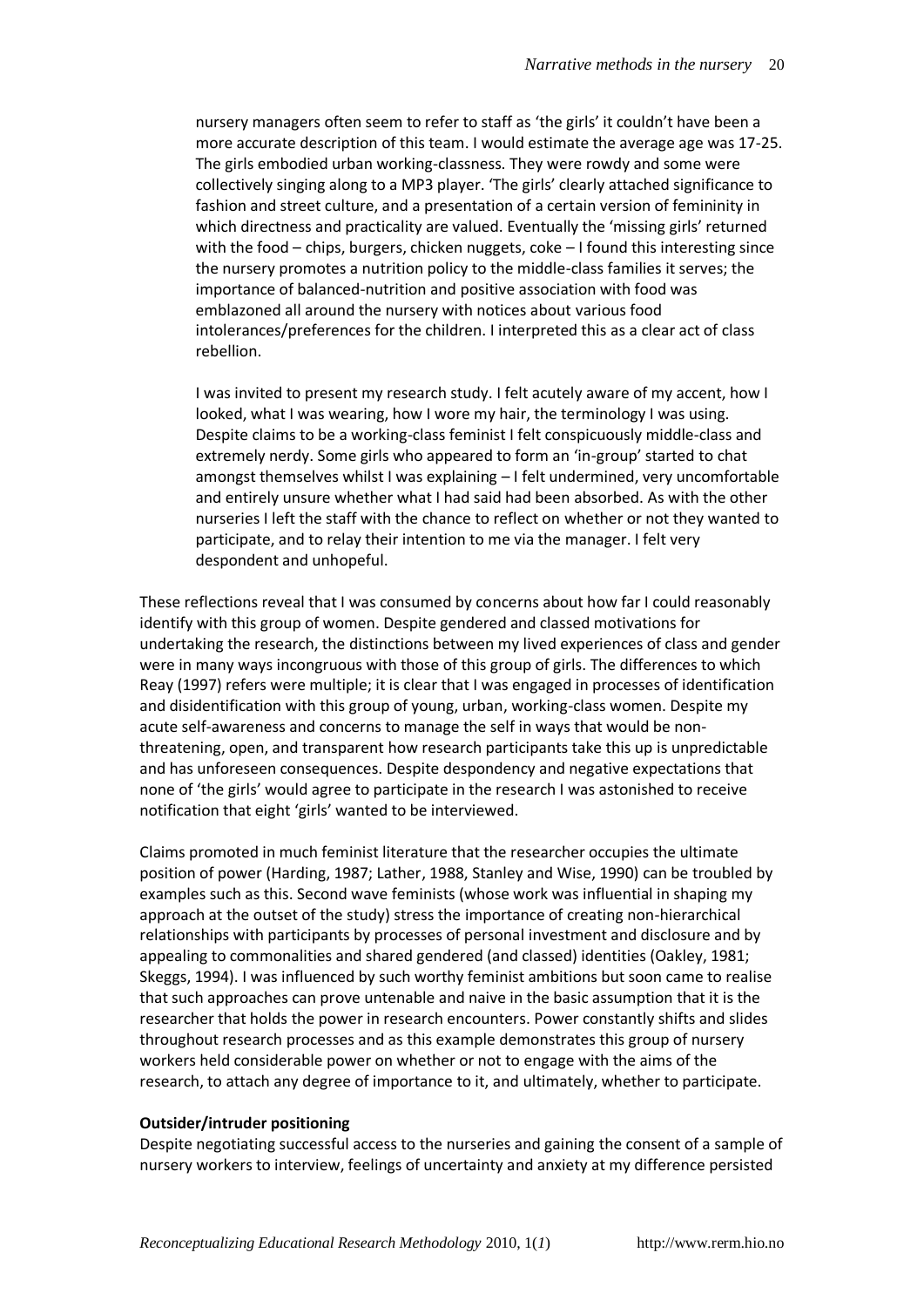throughout each day of fieldwork. A preoccupation with presentation of self persisted so that refusal to be interviewed was taken as a personal rebuttal. I spent many hours waiting to undertake prearranged interviews only to be left in the staff room or book corner with scant explanation or indication about whether I would collect data on that occasion. I converted such set backs into observational opportunities to record my thoughts and reflections about the daily interactions between staff; between staff and parents; between staff and other professionals; and between staff and children. Through this means I gathered rich and illuminating data to supplement that which I hoped to eventually gather through interviews. However, my avid note taking and (on some days) near-constant presence had unexpected consequences for how I came to understand myself in that context. I was caught between feeling voyeuristic; an encumbrance; overly studious to, at other times, feeling more authentic especially when I was invited to become 'one of the girls' by participating in activities, such as putting out the play equipment, helping with the cooking, setting up the Summer Fete and later in the year, preparing for a Christmas party. However, I was struck by how I was complicit in the co-construction of myself as in outsider/intruder, and the degree to which I was included rested to a large extent upon the participants' willingness to accept me. After several weeks of such ad hoc participation in daily life at the nursery, a participant remarked 'Well you're nothing if not persistent, come on then let's talk' and I was rewarded with a two-hour life history interview.

These reflections illustrate how participants are not passive but have at their disposal means and opportunity to direct and control the research situation in myriad ways. Numerous feminist commentators (eg Fine and Weis, 1996; Ramazanoglu with Holland, 2002; Stanley and Wise, 1990; Opie, 1992) have claimed that endeavouring for reciprocity in research situations can encourage less exploitative and less hierarchical practice. Whilst I concur that it is the responsibility of the researcher to acknowledge and make known the power relationships and potential costs of participation I would argue that it is possible for both the researched and the researcher to become discursively positioned in dominant *and*  subordinate positions. I would suggest that on particular occasions like those described above, and through small acts of exercising subversive agency (such as repeatedly but inconsistently forgetting my name: some days I was Jenny, the next Janet, another day I became Joyce) I became discursively re-positioned; as insignificant and not as the 'expert' all-powerful researcher, which is often assumed in the literature.

I endeavoured to approach all aspects of the research sensitively and where possible to gauge/manage the effects of the research upon participants. It was my intention that the feminist emancipatory goals of my research should be translated and realised so that the nursery workers might feel equally passionate and committed. As illustrated, I made various attempts to translate this enthusiasm which on occasion unexpectedly resulted in ontological insecurity and a sense of vulnerability in situations where I had anticipated occupying a dominant position of power by virtue of a researcher identity (ref). As a means of preparing myself to conduct 'good femininist research' I undertook extensive reading of methodological texts yet this did little to alleviate the sense of uncertainty and self-doubt when in the field.

Drawing on the ideas of influential feminist scholars (Skeggs, 1994; Lather, 1988) I endeavoured to build trusting relationships based upon informed consent and to meaningfully engage the research participants in respectful ways. Whilst some embraced this, others overtly rejected my attempts. Such stage management of the research process appears to place power in the researcher's hands yet there are numerous examples where participants ceased power, through obstruction, silence, denial (Visweswaran 1996; Silin,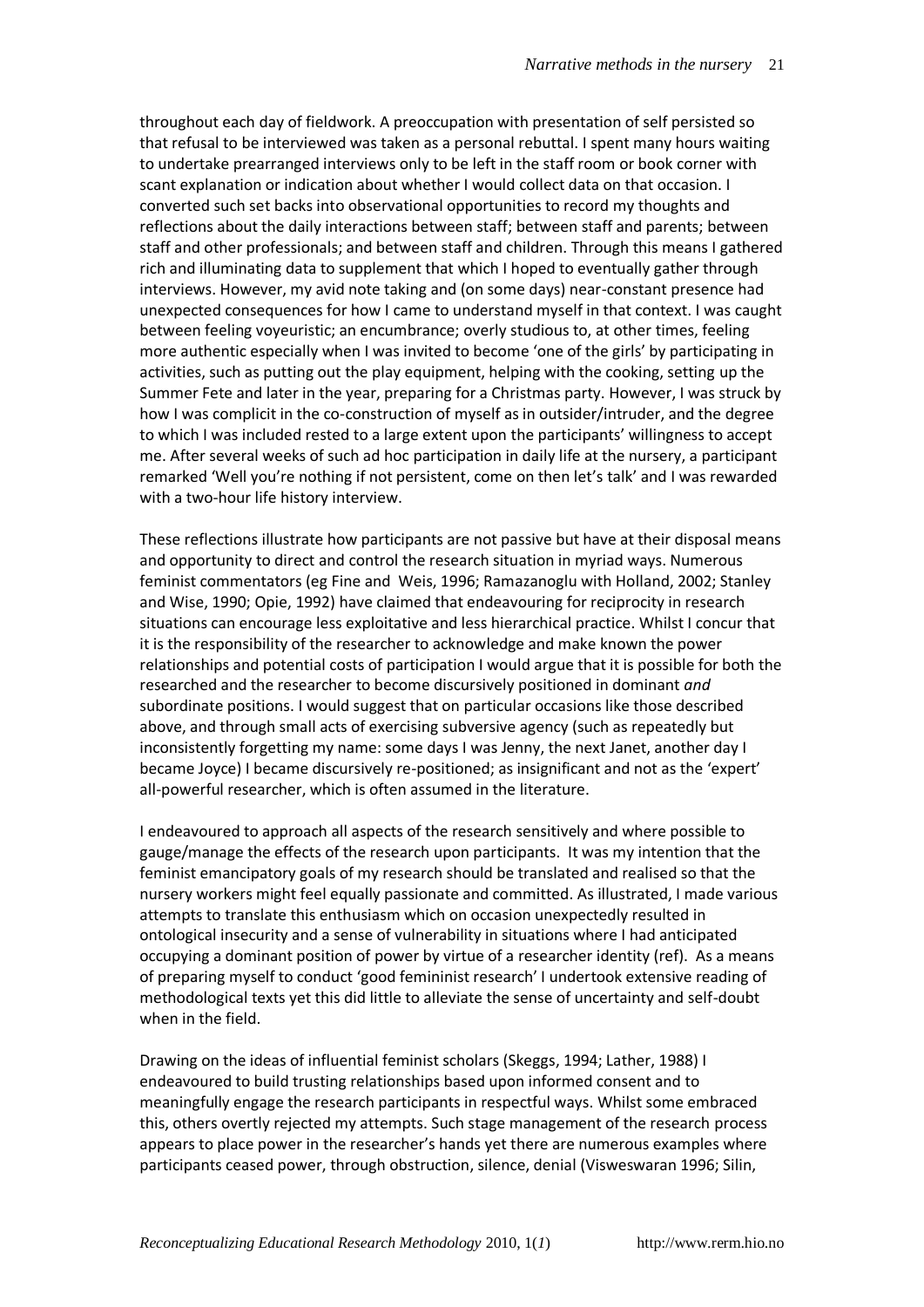2005). An initial interpretation could lead to the conclusion that I was failing in my attempts at reciprocal feminist emancipatory research. However, an alternative reading might suggest that such examples allowed space for the nursery workers to resist and subvert that which they constructed as part of middle-class normalising discursive practices (academic research), which seeks to construct them in particular ways for particular purposes.

Skeggs (1997) acknowledges that the power relations that come to characterise research relationships are multi-dimensional and not exclusively about the researcher holding the ultimate position of power. For feminist researchers the constant attention to the effects of the research upon the researched can, sometimes overstate the power held by the researcher and raises important questions about the fundamental purpose that research serves. Ultimately this raises questions about feminist preoccupations for reciprocity. Francis (2003) claims that concerns for rapport and respectful research relationships came from second-wave feminist assumptions that female researchers and respondents might bond over shared experience and revelations, and that consequently a valid, 'true' response could be produced. The post-structuralist position and theoretical framing of this research provides an explanation for the tensions I experienced. In effect, the purpose of my research and my motivations for managing the effects of the research processes on respondents did not stem from a desire to put them at ease so that they would reveal authentic truths about their lives and their identities. Rather the motivation for reflexivity and sensitivity comes from the need to maintain an awareness that material differences between researcher and researched (class, ethnicity, age) have important implications for the positions of power that we occupy. It remains important that (feminist) researchers ensure that respondents do not feel uncomfortable, intimidated or disempowered by the research process. Referring back to Ellsworth's (1997) advocacy of counter-practices to empathy; feminist researchers should not assume to 'know' their respondents, or present their articulations as coherent or true (re)presentations of selfhood.

#### **The emotional costs of narrative research: hearing and listening**

A central aspect of this research study was the use of life history interviews. The opening sections of this paper outline the rationale and appeal of narrative methods and their compatibility with the feminist agenda I was seeking to satisfy. At this juncture I want to review the emotional costs involved in the practical use of narrative research for both the researcher and the researched. Sieber and Stanley (1998) in debating the emotional risks involved in qualitative research focus on the social context and potential consequences to researchers and participants. The notion of intrusiveness and unsettling memories are frequently discussed as key emotional dangers of undertaking particular sorts of research (Sampson et al, 2008). Narrative life history methods can be taken to be both intrusive and about evoking memories through storied narratives. Therefore, I felt it important to exercise an ethic of care to both participants and self. I prepared myself by reading extensively about the method prior to entering the field (Andrews, 2000; Goodson & Sikes, 2001; Middleton, 1992) and by alerting the participants to the potential challenges and costs of recounting their life history.

The rationale for using narrative method was so that participants could construct subjective experience through personal narrative, which might provide insights into their location within power structures and social contexts (Andrews, 2000). A further appeal of narrative method was the promise of opening up a dialogue where my subjectivity and storied narrative could find space in the generation of data. Middleton (1992) asserts that stories provide a starting point for active collaboration and views life history research as 'a process of deconstructing the discursive practices through which one's subjectivity has been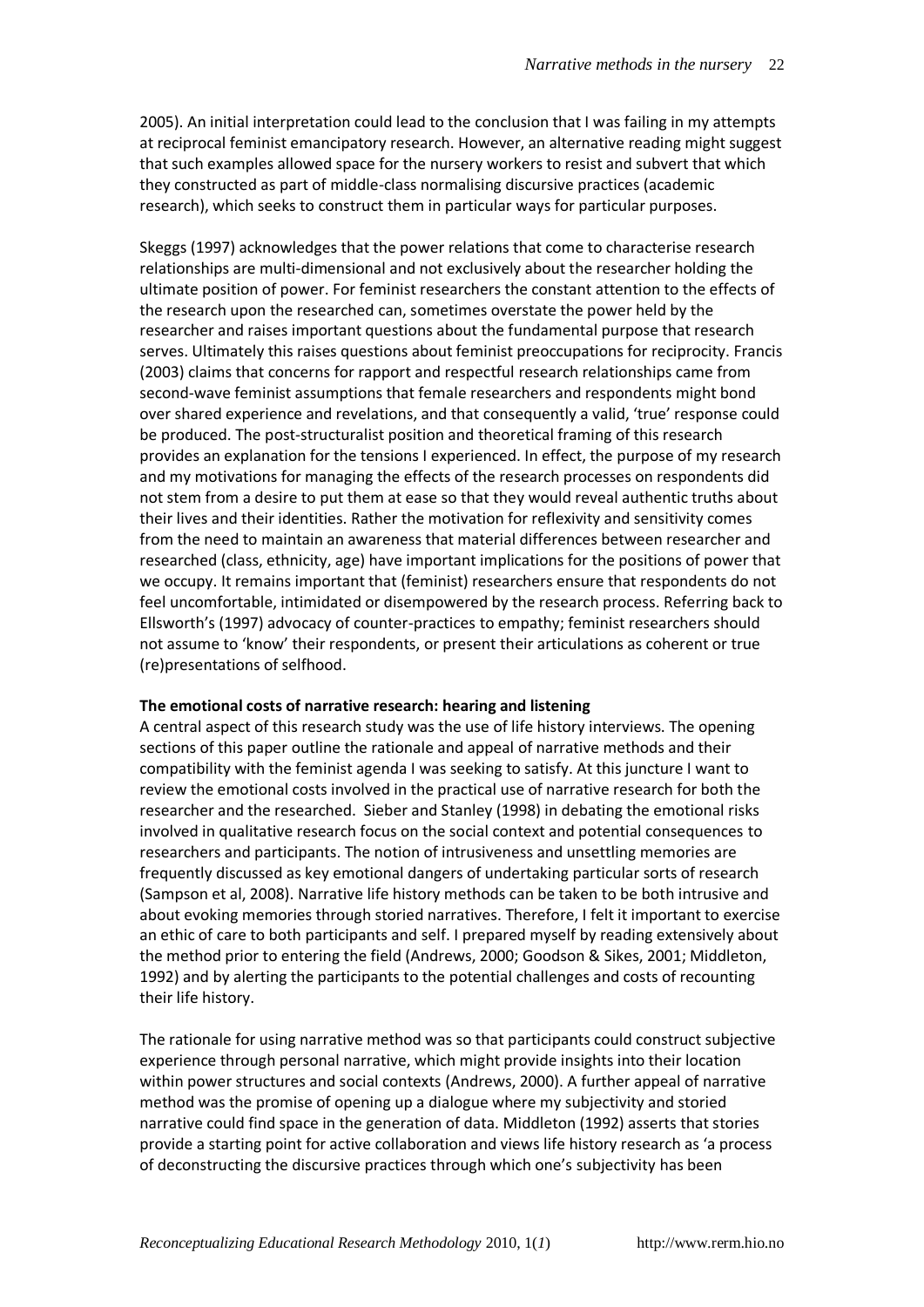constituted' (p.20). As with all research methods, issues of ethics and power are of key concern when accessing stories told.

The precise effect of narrative interviewing on either the participant, or myself remained unpredictable. Nevertheless, I sought to forewarn and prepare for the situation. A letter was sent to each nursery school manager, which was then circulated to all volunteers prior to interview. The letter included the following statement:

'I want to extend a note of warning at this stage – life history interviews can sometimes provoke strong emotions because of an event or relationship that has been painful in the person's past. This can sometimes be an unexpected outcome of being involved in research and I would just like to raise it now, and request that you mention it to all those who have volunteered – although I will reiterate it at the time of interview.'

Sampson et al (2008) highlight the inherent dangers for researchers of undertaking research that is likely to stimulate memories that might resonate with their own biographies. Given the feminist goals and the personal motivations I have outlined in this paper, the likelihood that the stories recounted might chime with my own biography were significant, although given the diversity of the sample and earlier reflections on the myriad ways in which classed, gendered, urban/rural identities are embodied I was also anticipating a degree of dissonance between the participants' and my own narrative. The note of caution extended to participants also acted to heighten personal anticipation of the possible consequences. In general the cautions offered to the nursery workers appeared not to dissuade them from participating; although through measures taken to manage the emotional interchange and potential discomfort I became complicit in the creation of a self-fulfilling prophecy for some. This was especially apparent in one of the nurseries where I initially struggled to arrange interviews. Many participants were reluctant and evasive, as evidenced by withdrawal from prearranged interviews at the last moment and by the order in which the interviews were organised.<sup>1</sup> Although all other interviews were arranged with relative ease, my attempts to manage expectations of life history interviews caused a degree of anxiety and anticipation.

I draw on a specific example, recorded in my fieldnotes, of the decision-making processes around undertaking a life history interview with Debbie, a manager at one of the nurseries. I reiterated the aim of my study, stressed confidentiality, anonymity and gave a final health warning about life history methods, saying that Debbie need only tell me what she felt comfortable with, but that if sensitive topics came up then I was happy to listen, but that it wasn't a prerequisite. Debbie stated up front that she had lived a generally eventful life, but that she was committed to participating in the research – as she couldn't expect her staff to do something she wouldn't do herself, however uncomfortable it might be – this was also the reason she gave for going first.

The interview was very intense. Debbie became visibly upset when recounting memories of her childhood and in particular her father (working-class, violent, alcoholic, patriarch) and feelings of inadequacy and that others (namely her brothers) always come to rely on her in times of trouble – of which there were many. The interview lasted about two hours and Debbie was visibly shaken by the

<u>.</u>

 $1$  It was arranged for me to conduct interviews with a temporary member of staff and a parent volunteer in the first instance. A two-week period elapsed before I was able to interview any permanent members of staff. The entire fieldwork period at this nursery lasted seven months (compared to just three months each at the other nurseries in the study). I made countless visits to this nursery only to leave on many occasions with no interview data and an acute sense of dejection and powerlessness.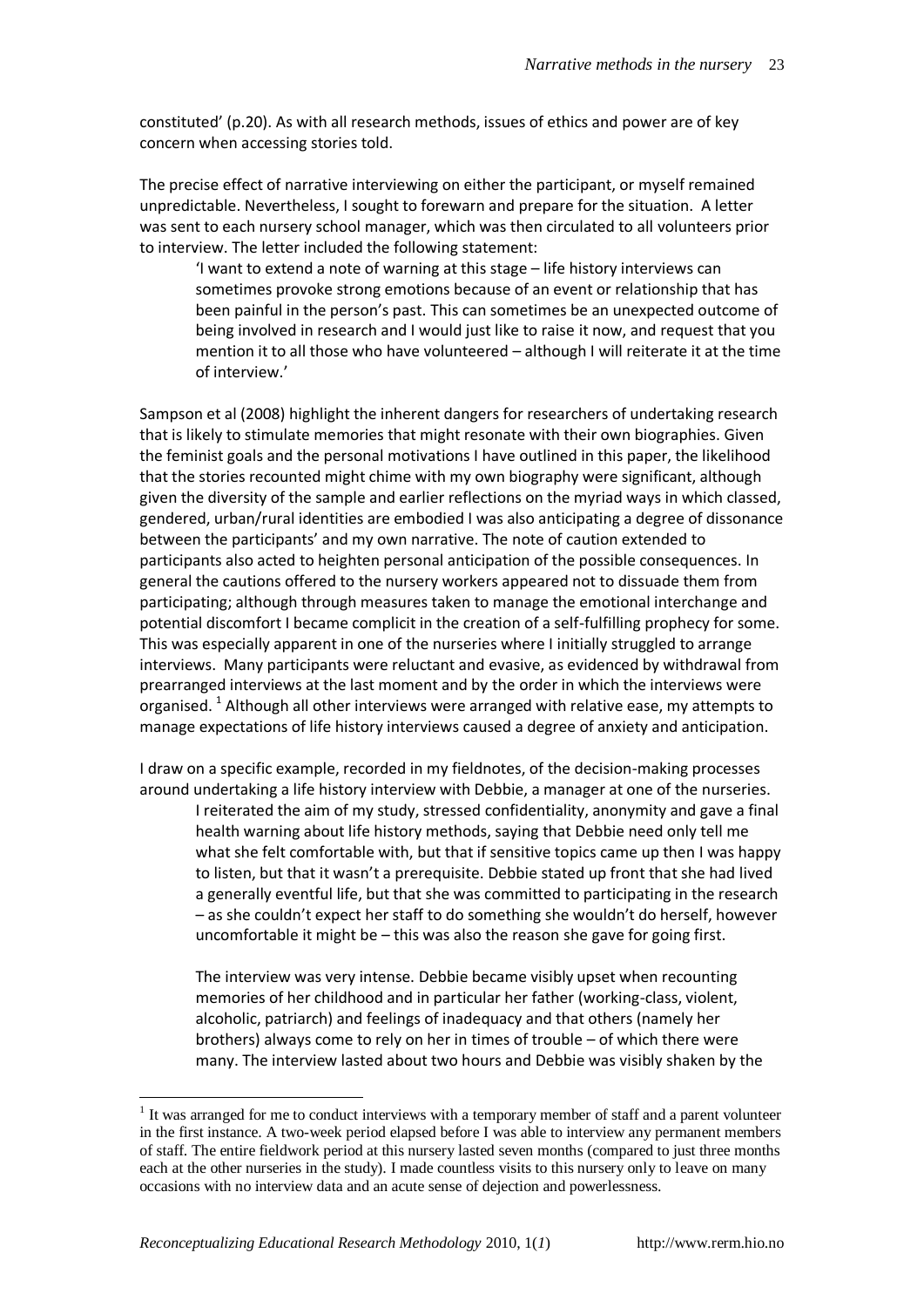experience – she stated that she had recounted events today that she had not told anyone. This made me feel privileged but apprehensive – that somehow the interview had crossed the boundary into therapy and I was not equipped to support or offer advice to her as that is beyond the realms of my role as researcher…I felt quite moved by Debbie's life history for the way it resonated with so much of my own life – particularly her parents volatile and unhealthy relationship, and how she had come to blame herself for her inability to resolve their problems. I too was feeling quite shell shocked and wondering whether life histories were entirely ethical or if I was the best person to carry them out given my own subject position.

These reflections reveal experiences of role conflict (Chatzifotiou, 2000). The similarities between counselling and life history interviews are well rehearsed (Goodson and Sikes, 2001). Both involve listening, reflection, probing to encourage further reflection, a nonjudgemental approach, and dealing with intimate aspects of life. However, applying a poststructuralist feminist interpretation to the notion of narrative research usefully opens up a debate about the inevitably partial and subjective ways in which stories are told and heard. Lather (1988; 2009) troubles the authority that is credited to the testimonial voice, since it reflects an assumption that language is a transparent medium of truth and the speaking subject is stable and offering a coherent account. Narrative methods, story telling, giving an account of oneself – however it is framed, must be understood as a mutually constitutive activity that relies upon listening. Gray (2007) reminds us that listening is subjective and partial and that the identity of the listener, how we hear, and who we are listening to are crucially important to the feminist goal of 'giving voice'. Just as the processes involved in giving voice to storied narratives must be made transparent and exposed for the inherent partiality and subjectivity, so to must the effects of such 'mutually constitutive activity'. Further excerpts from my fieldnotes reveal the effects of hearing and listening to Debbie's voice in my research:

I returned the next morning just before 8am. Debbie looked really sheepish, almost embarrassed by the level of detail she had gone into yesterday. We greeted each other as the relative strangers that we are, but the dynamics between us were noticeably different…by imparting so much of her identity, insecurities and vulnerabilities I had a power today that I didn't have yesterday, because I now possessed knowledge about her, and despite what I felt were nods of recognition and empathy throughout the interview she knew no more about me today than she did yesterday. In some sense I felt I had been placed in a privileged position (which I could have anticipated) but which Debbie was entirely unaware of. She was almost apologetic when she escorted me to the spare room – she joked that I would need some therapy of my own once I had finished collecting my data – it didn't seem such a joke at the time!

Debbie's conflation of the research interview with 'therapy' is telling. Evidently the emotional risks and costs of intimate research methods are acute. As Foucault (1978) warns, once disclosed in public arenas, personal testimonies are available for expert inspection and can be used to support the same sets of circumstances that the declaration is understood to purge the 'confessor' from. Therefore, who does the listening, how the narratives are interpreted and taken up is crucially important. Foucault goes on to state that where such testimonials are subsumed into existing instruments of power social transformation is likely to be limited.

I hope to have demonstrated that post-structuralist feminist commitments to troubling the taken-for-granted, questioning the obvious, and constant re-evaluation of the ways in which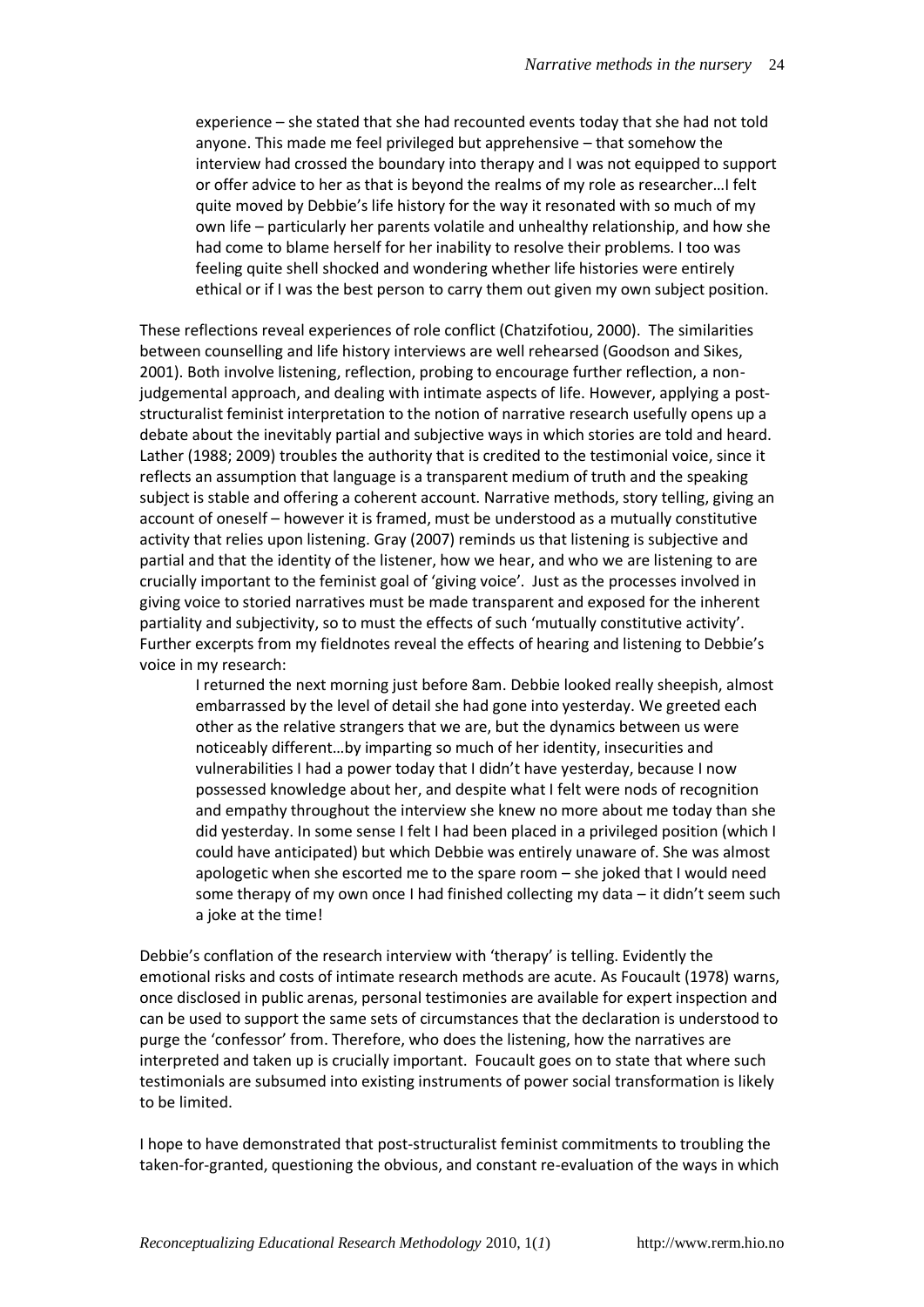research can achieve its emancipatory potential, is messy and carries a considerable emotional cost to both researcher and researched. It is naïve to assume what the effects of research might be or to over state the role of the researcher in creating certain effects or mitigating them through careful stage management. Taking the example of Debbie once more, I wrestled with whether (and in what ways) I should seek to address the consequences of the narrative interview. Since she likened it to therapy, I feared that boundaries had been overstepped and I had placed her in an emotionally precarious position. However, as with the other examples cited in this paper, in attempts to predict and manage the effects of research in the name of good feminist practice, unpredictable and unintended consequences occur. Here is Debbie's comment:

"I think it has been a useful experience, and I think probably the first interview was probably the hardest, because obviously it is a life history interview and so you are going back over your life and looking at things that you had either hoped you'd forgotten or thought you'd buried, so it did bring up lots of issues. But also, for me personally I think it gave closure to something to me that, to get where I am at, the route that I took and that sort of thing. But I think the process of being part of the research is, two reasons I suppose I felt I had to do it: one that I volunteered the centre [the nursery school] so I had to model, or lead by example if you like for the staff team. But also it is important to look back on why you do things, not only in your practice but I suppose in everyday life really. So I think the experience has been good."

Debbie had used the interview as a form of therapy but it is evident that she did not expect a therapeutic relationship with me as researcher. In addition to providing rich data and valuable reflective and reflexive opportunities to me, the study also provided Debbie with an opportunity to reflect on her life history and the intersection of her multiple identities and what this meant for her professional practice (Goodfellow, 2004).

#### **Conclusion**

It remains important to acknowledge the influential contribution that feminist researchers have made to the development of educational research. As a consequence of the work of second wave feminists, research has become a more reflexive endeavour, more attention is paid to power relationships and responsibilities in research, and sensitivity to debates about knowledge (how it is created, endorsed or identified and by whom). The emphasis on reflexivity, the consideration of power within research relationships and the potential for harm to come to participants has been foregrounded in much feminist writing (Francis, 2001; 2002; Hey, 1997; 1999; Oakley, 1981; Skeggs; 1994). Meantime, post-strutural theorising has encouraged researchers to problematise and dismantle, and whilst this has been taken up in productive ways by numerous feminist scholars (Davies, 2000; Francis, 2005; Hey 1999; Walkerdine et al, 2001,) it has not been without tensions.

This paper has demonstrated the tensions I experienced in the practical application of a feminist agenda set against post-structuralist commitments to deconstruction. In shifting the emphasis, 'giving voice' becomes understood as a means of making space for counter narratives. That is not to claim that those narratives or insider discourses offer an authentic truth, rather through emancipatory and reflexive research processes space has been created for women to articulate a storied narrative that is culturally, historically and socially specific. If individuals are understood as constantly in process, never fixed, but rather constituted and reconstituted through discursive practices that they have assess to in their daily lives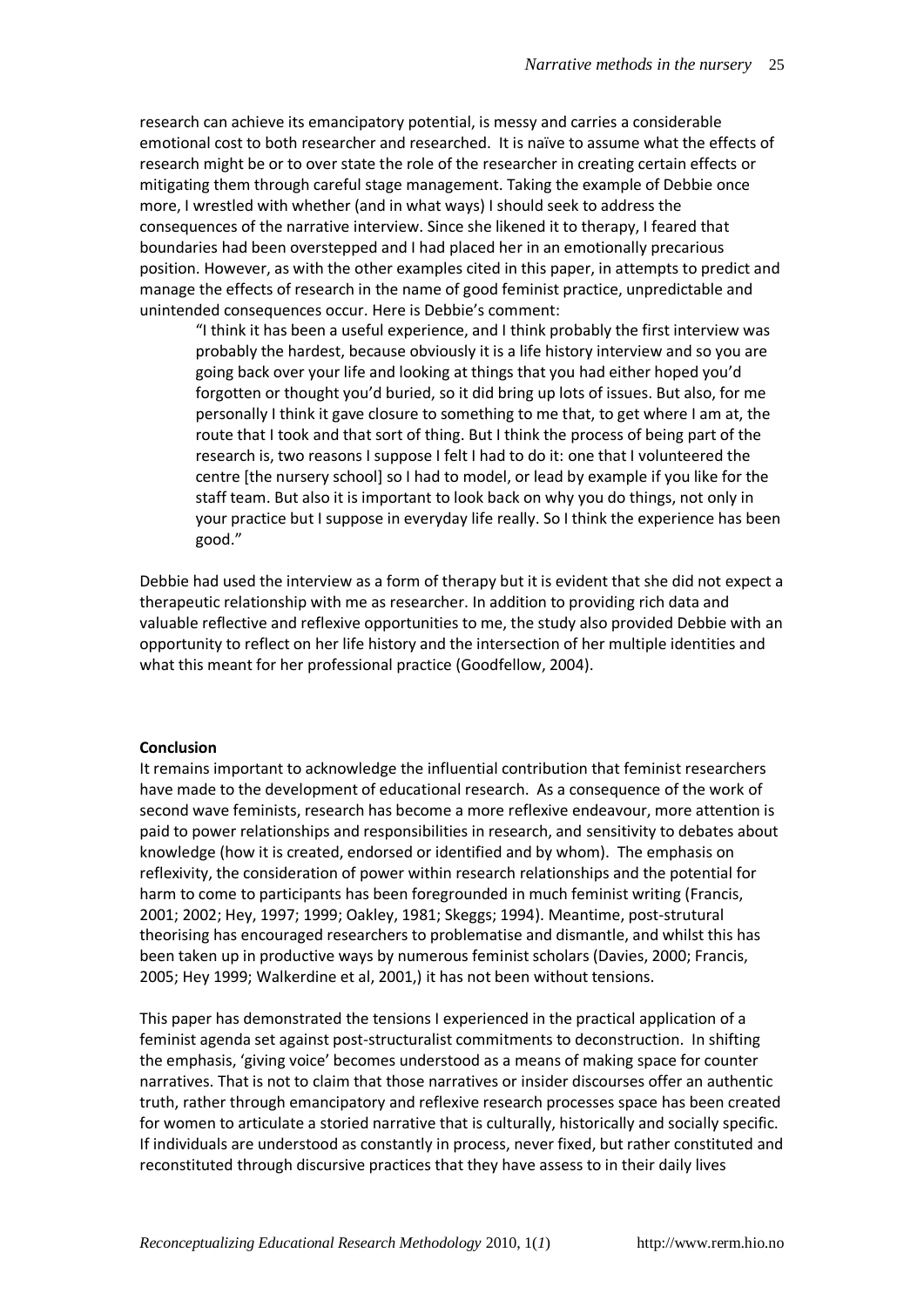(Davies, 2000) then all that the feminist researcher can do is strive to present the complexity of lives and the fluidity of identity.

#### **References**

- Alcoff, L.M. (2009) The problem of speaking for others. In A. Jackson and L. Mazzei ( eds) *Voice in Qualitative Inquiry: challenging conventional, interpretative, and critical conceptions in qualitative research*. London: Routledge, pp. 117-136.
- Andrews, M. (2000) Narrative and life history: an introduction. In M. [Andrews,](http://www.amazon.co.uk/exec/obidos/search-handle-url/index=books-uk&field-author=Andrews%2C%20Molly/026-1415623-7364452) S. D. [Sclater,](http://www.amazon.co.uk/exec/obidos/search-handle-url/index=books-uk&field-author=Sclater%2C%20Shelley%20Day/026-1415623-7364452) C. Squire, and A. Treacher (eds) *Lines of Narrative: Psychosocial perspectives*  (Routledge Studies in Memory & Narrative). London: Routledge.
- Archer, L. (2002). 'It's easier that you're a girl and that you're Asian': interactions of 'race' and gender between researchers and participants', *Feminist Review* 72 (2): 108- 132.
- Arnot, M. and Reay, D. (2007). A sociology of pedagogic voice: power, inequality and pupil consultation. *Discourse: Studies in the cultural politics of education,* 28(3): 311-325.
- Barthes, R. (1990). *The Pleasure of Text*. (trans. R. Miller). Oxford: Blackwell.
- Bourdieu, P. (1986). *Distinction: A social critique of the judgement of taste.* London: Routledge.
- Blumenreich, M. (2004). Avoiding the pitfalls of conventional narrative research: using poststructural theory to guide the creation of narratives of children with HIV. *Qualitative Research* 4(1): 77-90.
- Butler, J. (2005). *Giving an Account of Oneself.* New York: Fordham University Press.
- Byrne, B. (2003). Reciting the self: narrative representations of the self in qualitative interviews. *Feminist Theory*. 4: 29-49.
- Cannella, G.S. (1997) *Deconstructing Early Childhood Education: Social justice and revolution*, New York: Peter Lang.
- Chatzifotiou, S. (2000) Conducting qualitative research on wife abuse: dealing with the issue of anxiety, *Sociological Research Online,* 5(2) URL (consulted August 2007): http://www.socresonline.org.uk/5/2/chatzifotiou.html
- Colley, H. (2006) Learning to labour with feeling: class, gender and emotion in childcare education and training, *Contemporary Issues in Early Childhood*, 7 (1): 15-29.
- Davies, B. (2000) *A Body of Writing: 1990-1999*. Oxford: AltaMira Press.
- Derrida, J. (1972) *Positions*. Chicago, IL: University of Chicago Press.
- Diamond, I. and Quinby, L. (eds) (1988). *Feminism and Foucault: Reflections on resistance.*  Boston: Northeastern University Press, pp. xi-xix.
- Ellsworth, E. (1997). The uses of the sublime in teaching difference. Paper delivered at the annual meeting of the American Educational Research Association, Chicago: March 24-28.
- Fine, M. and Weis, L. (1996) Writing the 'wrongs' of fieldwork: confronting our own research/writing dilemmas in urban ethnographies', *Qualitative Inquiry*, 2 (3): 251- 74.
- Foucault, M. (1978) *The History of Sexuality: Volumes I-III*. New York: Pantheon.
- Foucault, M. (1979) *Discipline and Punish: The birth of the prison.* Harmondsworth: Penguin.
- Foucault, M. **(**1980) *Power/Knowledge:Selected interviews and other writings 1972-1977*. London: Routledge.
- Foucault, M. (1983) The subject and power. Afterward to H. Dreyfus & P. Rabinow (eds) *Michel Foucault: Beyond structuralism and hermeneutics.* Chicago: Chicago University Press, pp. 208-264.
- Foucault, M. (1994). *Power: Essential works of Foucault 1954-1984, Volume 3*. J. D. Faubion (ed), R. Hurley (trans), London: Penguin.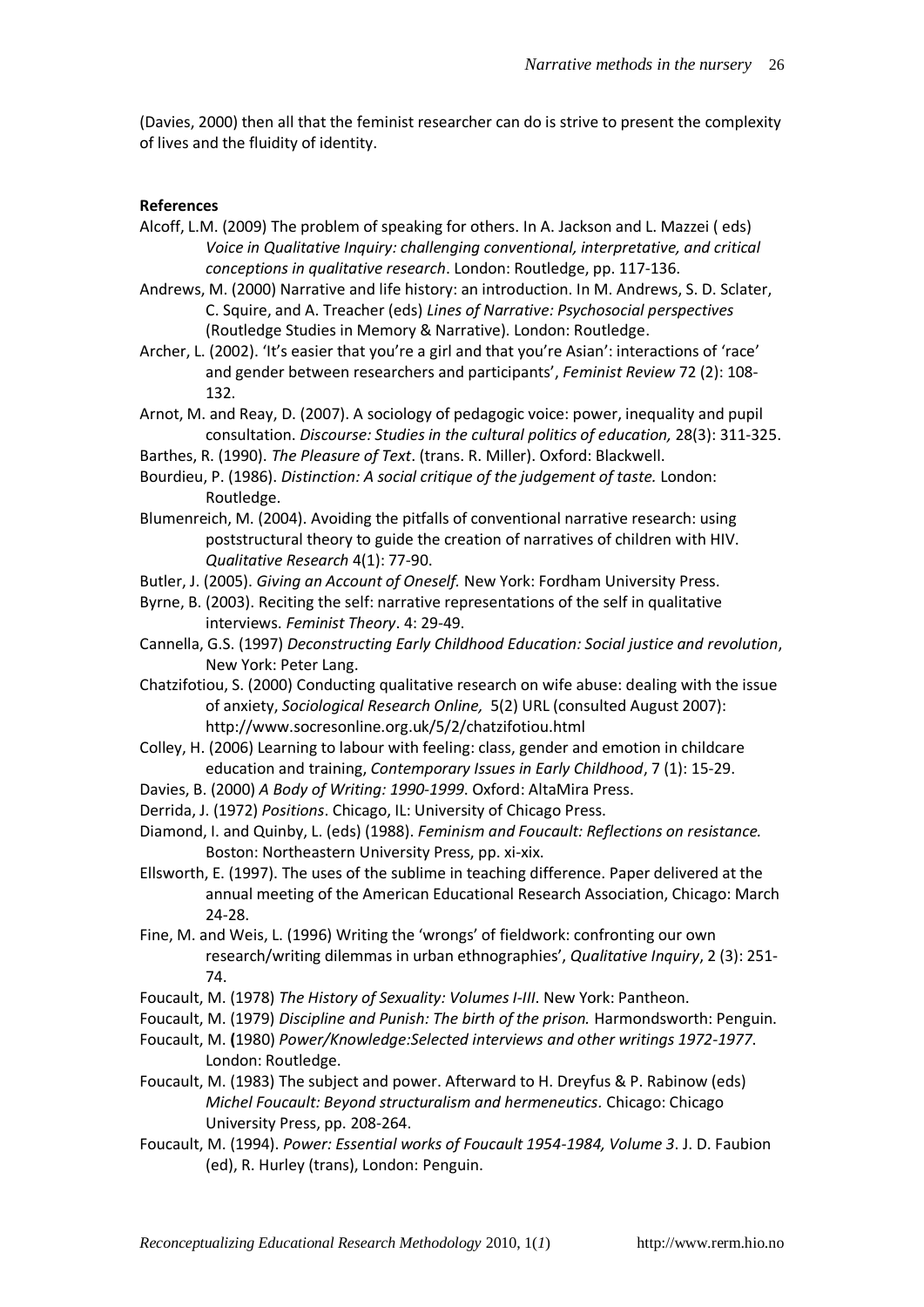- Francis, B. (2001) Commonality AND difference? Attempts to escape from theoretical dualisms in emancipatory research in education, *International Studies in Sociology of Education,* 11(2): 157-172.
- Francis, B. (2002) Relativism, realism and feminism: an analysis of some theoretical tensions in research on gender identity, *Journal of Gender Studies*, 11 (1): 39-54.
- Francis, B. (2003) The creation and dissemination of feminist research in education: facts and fictions? In C. Hughes (ed.) *Disseminating Qualitative Research in Educational Settings: A critical introduction.* Buckingham: Open University Press.
- Francis, B. and Archer, L. (2005). British-Chinese pupils' and parents' constructions of the value of education, *British Educational Research Journal,* 30(1): 89-108.
- Goodfellow, J. (2004) Documenting professional practice through the use of a professional portfolio, *Early Years,* 24(1): 63-74.
- Goodson, I.F. and Sikes, P. (2001) *Life History Research in Educational Settings: Learning from lives.* Buckingham: Open University Press.
- Gray, J. (2007). (Re)considering voice. *Qualitative Social Work*. 6(4): 411-430.
- Guba, E. and Lincoln, Y. (2005) Paradigmatic controversies, contradictions, and emerging confluences. In N. Denzin & Y. Lincoln (eds.) *Handbook of Qualitative Research* (3rd Edition), pp. 191-215. Thousand Oaks, CA: Sage.
- Harding, S. (1987). *Feminism and Methodology,* Milton Keynes: Open University Press.
- Hey, V. (1997). Northern accent and southern comfort: subjectivity and social class. In P. Mahoney and C. Zmroczek.(eds) *Class Matters: Working-class women's perspectives on social class*. London: Taylor & Francis, pp. 140-151.
- Hey, V. (1999). Troubling the auto/biography of the questions: re/thinking rapport and the politics of social class in feminist participant observation. Paper presented at Gender and Education Second International Conference, University of Warwick, April.
- Hughes, C. (2004). Class and other identifications in managerial careers: the case of the lemon dress, *Gender, Work and Organization*. 11(5): 526-543.
- Lather, P. (1988) Feminist perspectives on empowering research methodologies, *Women Studies International Forum,* 11(6): 569-81.
- Lather, P. (2007). *Getting Lost: Feminist efforts towards a double(d) science.* Albany, NY: SUNY Press.
- Lather, P. (2009). Against empathy, voice and authenticity. In *Voice in Qualitative Inquiry: challenging conventional, interpretative, and critical conceptions in qualitative research*. London: Routledge, pp. 17-26.
- Mazzei, L.A. & Jackson, A. J. (2009) Introduction: The Limit of Voice in A. Jackson and L. Mazzei (eds) *Voice in Qualitative Inquiry: Challenging conventional, interpretative, and critical conceptions in qualitative research*. London: Routledge, pp. 1-13.
- McNay, L. (1994) *Foucault: A critical introduction*. Cambridge: Polity Press.
- Middleton, S. (1992). *Feminist Pedagogy: A life-history approach*. New York: Teachers College Press.
- Oakley, A. (1981). Interviewing women: a contradiction in terms. In: H. Roberts (ed.) *Doing Feminist Research*. London: Routledge, pp. 30-61.
- Opie, A. (1992) Qualitative research, appropriation of the 'other' and empowerment, *Feminist Review*, 40: 52-6.
- Osgood, J. and Sharp, C. (2000). *Developing Early Education and Childcare Services for the 21st Century*. Local Government Association, Research Report 12. Slough: NFER.
- Parker, I. (ed.) (1998) *Social Constructionism,Discourse and Realism*. London: Sage.
- Ramazanoglu, C. (ed.) (1994) Introduction. In *Up Against Foucault: Explorations of some tensions between Foucault and feminism*. London: Routledge.